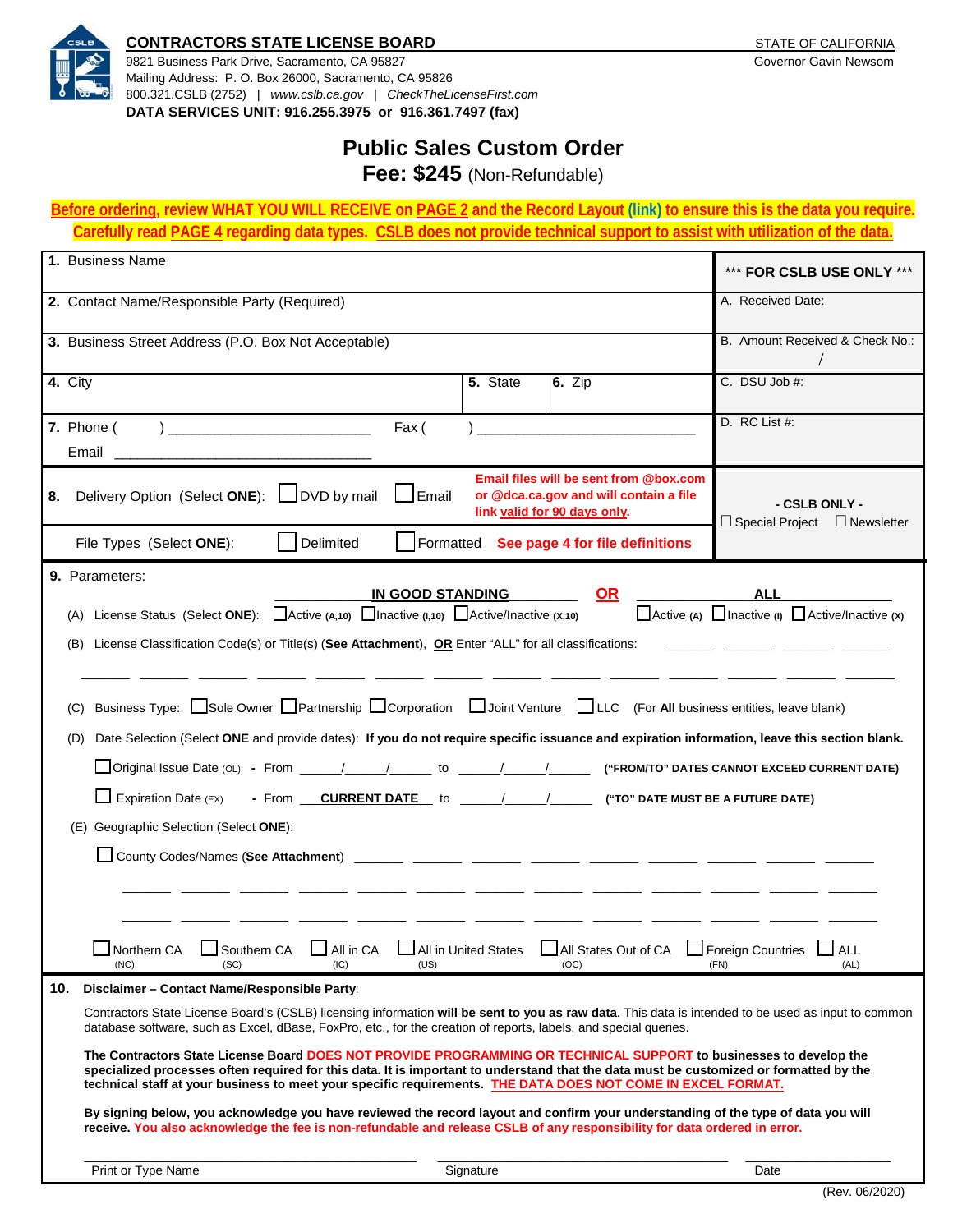#### **GENERAL INFORMATION**

Submit a check for \$245 with the Public Sales Custom Order form to: **Contractors State License Board, Attn: Data Services Unit, P.O. Box 26000, Sacramento, CA 95826. The \$245 fee is non-refundable.** 

#### **WHAT YOU WILL RECEIVE:**

The information provided is in a text file format (**not Excel**) and includes: currently renewed licenses, contractor license number, business name and address, telephone number, license status, license classification(s), business county, bond company information, and workers' compensation information. **NO BUSINESS PERSONNEL NAMES OR EMAIL ADDRESSES ARE PROVIDED**. To ensure you receive the information best suited to your needs, review the Record Layout provided on our webpage.

Processing may take a **minimum of 30 working days** from the date Data Services receives the form until the order is completed.

#### **INSTRUCTIONS FOR COMPLETING THIS FORM – PLEASE TYPE OR PRINT LEGIBLY**

- 1. Enter your complete business name.
- 2. Enter a contact name/responsible party in the event that we have questions about your order.
- 3. Enter a street address only. (**Data is sent via UPS and cannot be shipped to Post Office Boxes**.)
- 4. Enter full city name.
- 5. Enter state.
- 6. Enter Zip code.
- 7. Enter phone and fax numbers, and email address.
- 8. Check the appropriate boxes for delivery option and file type. (**See page 4 for Formatted and Delimited definitions.**) Be advised that files sent via email will be sent from an @box.com or @dca.ca.gov address and will contain a file link **valid for 90 DAYS ONLY**.
- 9. Identify information parameters (add an attachment, if necessary):
	- (A) **License Status (Select ONE)**:
		- **"IN GOOD STANDING"** means the license is CURRENTLY RENEWED and CLEAR, with NO SUSPENSIONS.
		- **"ALL"** includes licenses in good standing, as well as those that are CURRENTLY RENEWED but UNDER SUSPENSION. You may select Active, Inactive, or Both.
	- (B) **License Classification:** Enter requested License Classification Code(s) or Classification Title(s) **OR** enter "ALL" to request all classifications. (See attachment)
	- (C) **Business Type:** Check only if you want specific types of businesses. For ALL business entities, leave this blank.
	- (D) **Date Selection:** Original Issue Date **or** Expiration Date **–** Select **ONE** and enter the requested dates. If specific issuance or expiration information is not required, leave this section blank.
	- (E) **Geographic Selection (Select ONE):**
		- Enter county code(s) or name(s). (See attachment)
		- Select records by region, state(s), or country.
			- All in California all California contractors throughout the state
			- All in United States all California contractors with addresses throughout the United States, including California
			- All States Out of CA all California contractors with addresses in states **other than** California
			- Foreign Countries all California contractors with addresses in foreign countries only
			- ALL all California contractors with addresses in foreign countries and the USA, including California
- 10. **READ THE DISCLAIMER CAREFULLY**. Print or type the name of the person responsible for the request. **A signature and date are required before Data Services can process the order.**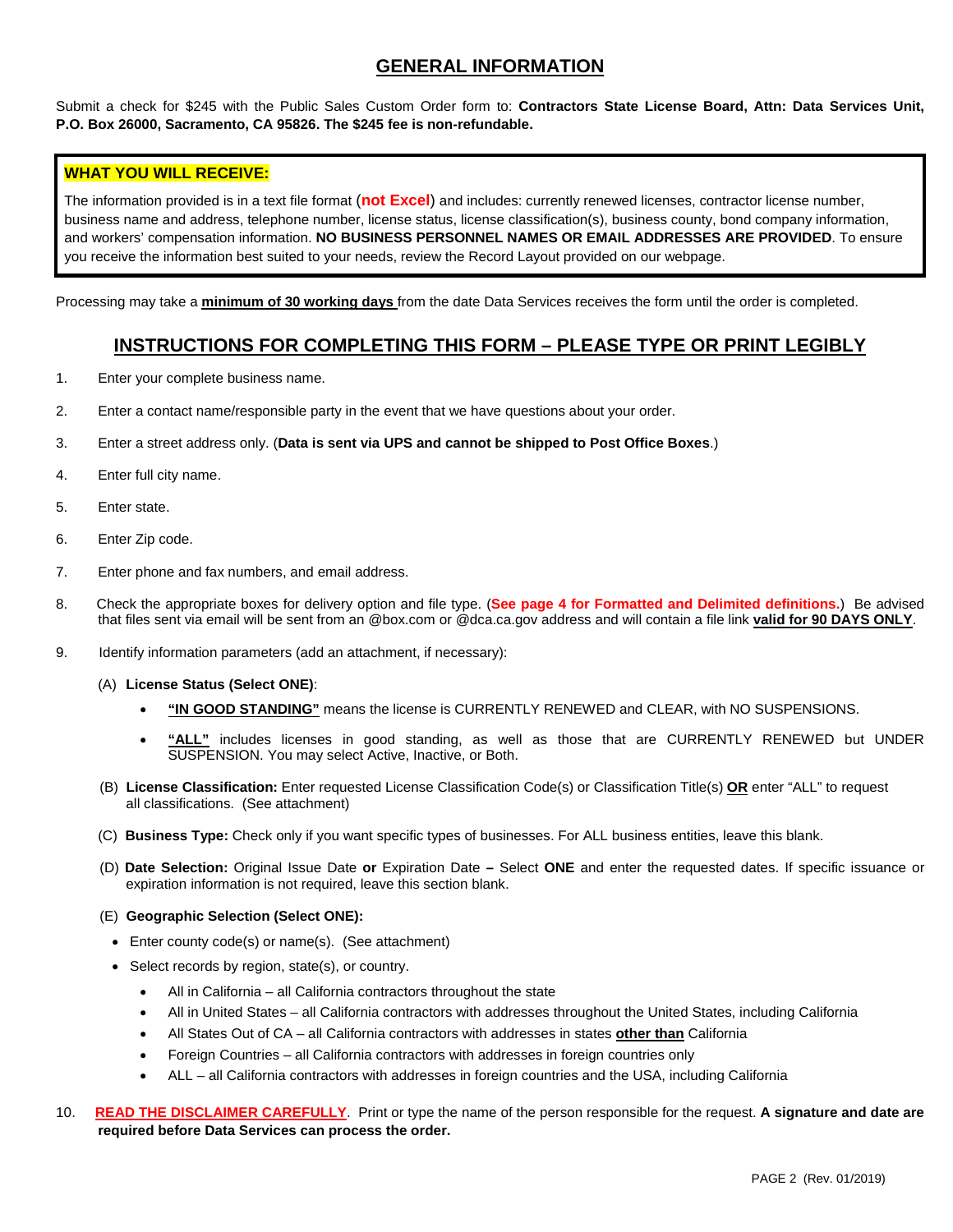# **Regarding Section 9 (B): License Classification Titles and Codes**

| <b>CLASSIFICATION TITLE</b>                 | <b>CODE</b> | <b>CLASSIFICATION TITLE</b>                        | <b>CODE</b> |
|---------------------------------------------|-------------|----------------------------------------------------|-------------|
| <b>General Engineering</b>                  | Α           | Low Voltage Systems                                | $C-7$       |
| <b>General Building</b>                     | B           | Manufactured Housing                               | $C-47$      |
| <b>Asbestos Abatement</b>                   | $C-22$      | Masonry                                            | $C-29$      |
| Boiler, Hot Water Heating and Steam Fitting | $C-4$       | <b>Ornamental Metal</b>                            | $C-23$      |
| <b>Building Moving/Demolition</b>           | $C-21$      | Painting and Decorating                            | $C-33$      |
| Cabinet, Millwork and Finish Carpentry      | $C-6$       | Parking and Highway Improvement                    | $C-32$      |
| <b>Ceramic and Mosaic Tile</b>              | $C-54$      | Pipeline                                           | $C-34$      |
| Concrete                                    | $C-8$       | Plumbing                                           | $C-36$      |
| <b>Construction Zone Traffic Control</b>    | $C-31$      | Refrigeration                                      | $C-38$      |
| Drywall                                     | $C-9$       | Roofing                                            | $C-39$      |
| Earthwork and Paving                        | $C-12$      | <b>Sanitation System</b>                           | $C-42$      |
| Electrical (General)                        | $C-10$      | <b>Sheet Metal</b>                                 | $C-43$      |
| <b>Elevator Installation</b>                | $C-11$      | Signs (Electrical)                                 | $C-45$      |
| Fencing                                     | $C-13$      | Solar                                              | $C-46$      |
| <b>Fire Protection</b>                      | $C-16$      | Steel, Reinforcing                                 | $C-50$      |
| Flooring and Floor Covering                 | $C-15$      | Steel, Structural                                  | $C-51$      |
| Framing and Rough Carpentry                 | $C-5$       | Swimming Pool                                      | $C-53$      |
| Glazing                                     | $C-17$      | Warm-Air Heating, Ventilating and Air-Conditioning | $C-20$      |
| <b>Insulation and Acoustical</b>            | $C-2$       | <b>Water Conditioning</b>                          | $C-55$      |
| Landscaping                                 | $C-27$      | Welding                                            | $C-60$      |
| Lathing and Plastering                      | $C-35$      | Well Drilling (Water)                              | $C-57$      |
| <b>Limited Specialty</b>                    | $C-61$      | <b>Asbestos Certification</b>                      | ASB         |
| Lock and Security Equipment                 | $C-28$      | Hazardous Substance Removal Certification          | <b>HAZ</b>  |

### **Regarding Section 9 (D): Date Selection**

- **Original Issue Date**  Enter "from" and "to" dates to capture licenses issued within a specific time period. The "from/to" dates cannot exceed the current date.
- **Expiration Date**  Enter a "to" date to capture licenses due to expire in the future. The specified date must be a future date.

If you do not require specific issuance or expiration information, leave this section blank.

### **Regarding Section 9 (E): County Codes and Names**

| <b>CODE</b>    | <b>COUNTY</b> | <b>CODE</b> | <b>COUNTY</b> | <b>CODE</b> | <b>COUNTY</b>   | <b>CODE</b> | <b>COUNTY</b>     |
|----------------|---------------|-------------|---------------|-------------|-----------------|-------------|-------------------|
|                | Alameda       | 16          | Kings         | 31          | Placer          | 46          | Sierra            |
| $\overline{2}$ | Alpine        | 17          | Lake          | 32          | Plumas          | 47          | Siskiyou          |
| 3              | Amador        | 18          | Lassen        | 33          | Riverside       | 48          | Solano            |
| 4              | <b>Butte</b>  | 19          | Los Angeles   | 34          | Sacramento      | 49          | Sonoma            |
| 5              | Calaveras     | 20          | Madera        | 35          | San Benito      | 50          | <b>Stanislaus</b> |
| 6              | Colusa        | 21          | Marin         | 36          | San Bernardino  | 51          | Sutter            |
|                | Contra Costa  | 22          | Mariposa      | 37          | San Diego       | 52          | Tehama            |
| 8              | Del Norte     | 23          | Mendocino     | 38          | San Francisco   | 53          | Trinity           |
| 9              | El Dorado     | 24          | Merced        | 39          | San Joaquin     | 54          | Tulare            |
| 10             | Fresno        | 25          | Modoc         | 40          | San Luis Obispo | 55          | Tuolumne          |
| 11             | Glenn         | 26          | Mono          | 41          | San Mateo       | 56          | Ventura           |
| 12             | Humboldt      | 27          | Monterey      | 42          | Santa Barbara   | 57          | Yolo              |
| 13             | Imperial      | 28          | Napa          | 43          | Santa Clara     | 58          | Yuba              |
| 14             | <b>Inyo</b>   | 29          | Nevada        | 44          | Santa Cruz      | 98          | Out of State      |
| 15             | Kern          | 30          | Orange        | 45          | Shasta          | 99          | Out of Country    |